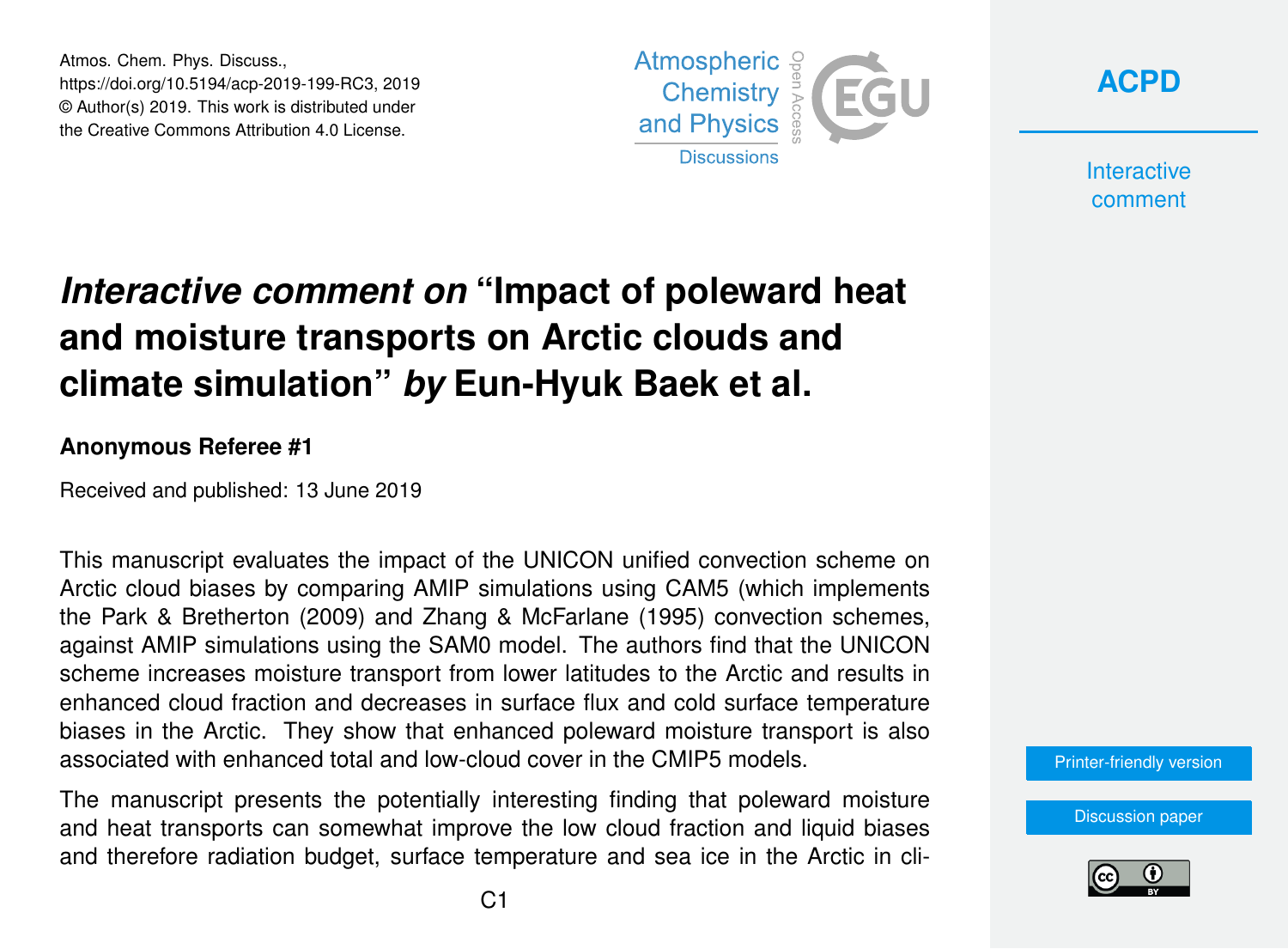mate models relative to observations, but I find that the conclusions drawn from the manuscript are very speculative and based on correlation rather than drawn through rigorous analysis. Major and minor comments follow.

Major comments: \* It is not clear whether the only difference between SAM0 and CAM5 is the UNICON scheme. Is this the case? Even so, the scheme itself seems to contain many different changes, making it difficult to isolate cause and effect. There is an awful lot of speculation in the manuscript, from attributing increases in cloud fraction and liquid in the Arctic to increased condensation rate to attributing the increase in condensation rate to poleward transport of heat and moisture. Because it's not clear what exactly is different in SAM0 compared to CAM5 without reading the references in the manuscript in detail, I recommend that the authors conduct sensitivity tests to isolate the individual effects they are speculating. For example, if the authors claim that poleward moisture and heat transports are the main factors in SAM0 that cause an increase in condensation rate in the Arctic, then they could do sensitivity tests where they increase and decrease poleward moisture and heat transports in SAM0 by varying degrees to get a sense of whether or not they are dominant factors in affecting Arctic condensation rate. \* The errors of the two observational datasets and Reanalysis data used are not discussed or addressed whatsoever. Please include a detailed description of the errors and biases in all three datasets. In particular, the GOCCP dataset does not account for lidar beam attenuation, which is particularly problematic in the Arctic, where optically thick supercooled liquid clouds attenuate the beam. Precipitating ice particles underneath these layers, which are known to commonly exist, would not be detected. If comparing the results of the models to GOCCP alone in terms of cloud amount, GOCCP might underestimate the actual cloud amount. I suggest that the authors either include a ground-based observational dataset to get an idea of the potential biases involved when comparing the models to GOCCP. \* Although SAM0 is able to produce more low cloud amount and cloud liquid and less cloud ice as illustrated in Figure 2, it is not clear from the figures until Figures 6-9 how the models compare against observations. It could be that SAM0 overshoots low-cloud amount/cloud liquid

## **[ACPD](https://www.atmos-chem-phys-discuss.net/)**

**Interactive** comment

[Printer-friendly version](https://www.atmos-chem-phys-discuss.net/acp-2019-199/acp-2019-199-RC3-print.pdf)

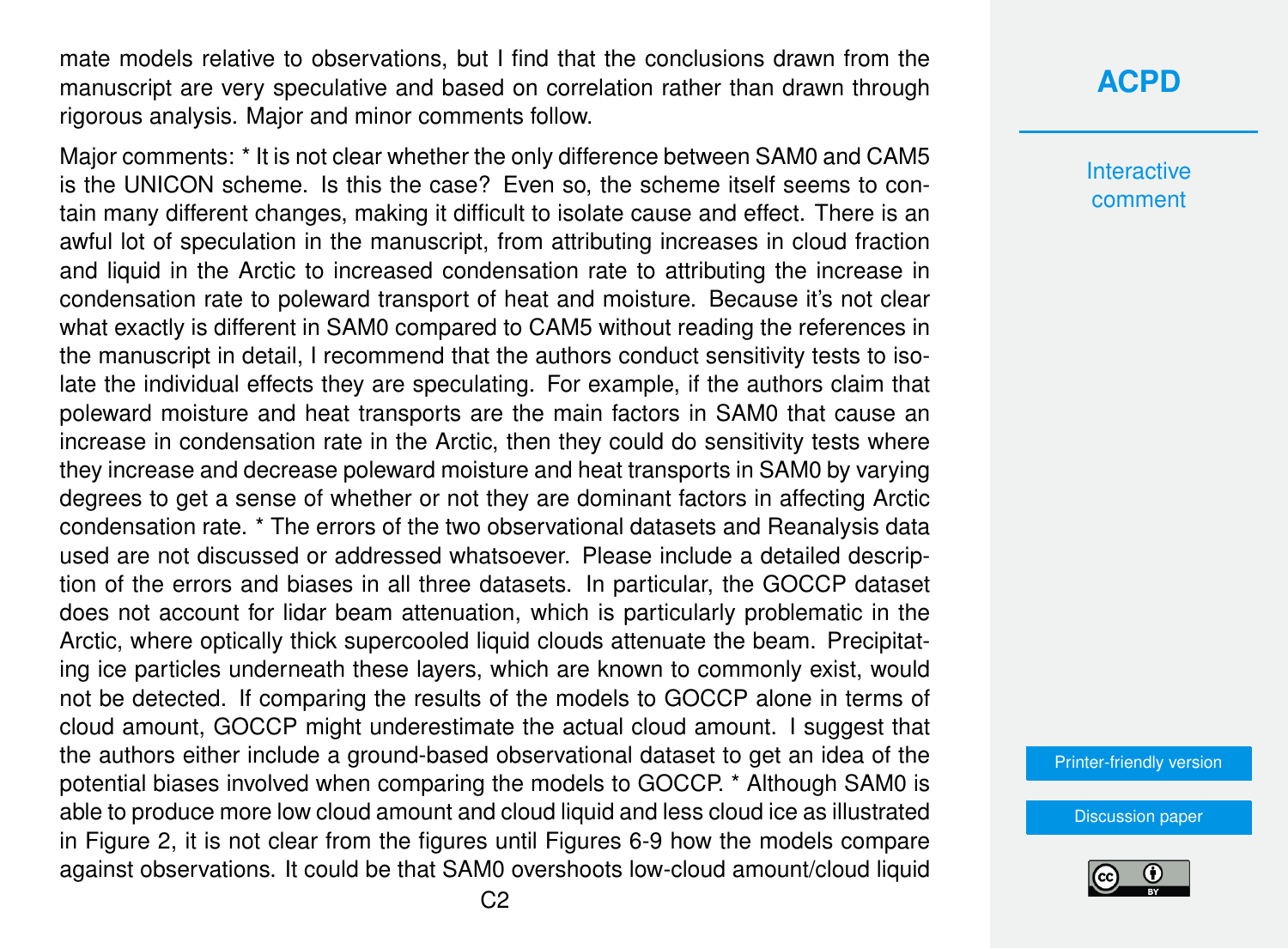or undershoots cloud ice relative to the observations. I would suggest including observations in Figure 2 as well. This could be done if the authors were to e.g. run the model in single column mode and compare their results with ground-based observations from the M-PACE field campaign. This could also provide additional evidence to support the authors' claims using an additional complementary ground-based observational dataset. This should also be clarified on lines 17-19 in the Abstract, where it should be specified what observational dataset the reduced biases are with respect to. \* Figure 3: Why these microphysical tendencies? Why not include other microphysical processes such as accretion, autoconversion, wet/dry deposition as well? This analysis may be missing processes that are more important than net condensation rate. Also, the nonlinear interactions between the model tendencies are not quantified in Figure 3; the various processes all feed back and are dependent on one another. The authors could make this analysis more rigorous by quantifying the contribution of these liquid and ice tendencies to cloud liquid and ice mass using a multiple linear regression approach. \* The strong negative bias in TCA seems to persist in the summer (Figure 8), yet why does there appear to be little to no SWCF bias? Is LCA more relevant than TCA?

Minor comments: Page 9: LCA was never explicitly defined. I'm assuming this stands for low-cloud amount. Does this include clouds from 700hPa to 1000 hPa? \* Section 2.1: What is the vertical resolution of the model? What was used as the spin-up time of the model? Which COSP simulator was used (e.g. was it the lidar simulator?) \* Figure 3: Does the WBF process include snow? \* Section 3.2: The sentences referring to the temperature inversions are written in a confusing way. It seems like the temperature inversions should be mentioned after the effect of LCA on surface fluxes, not before since it's a consequence of the clouds. \* Rather than state that "most of the shaded area" is statistically significant, why not shade the statistically insignificant areas to avoid crowding the plot?

**Interactive** comment

[Printer-friendly version](https://www.atmos-chem-phys-discuss.net/acp-2019-199/acp-2019-199-RC3-print.pdf)



Interactive comment on Atmos. Chem. Phys. Discuss., https://doi.org/10.5194/acp-2019-199,